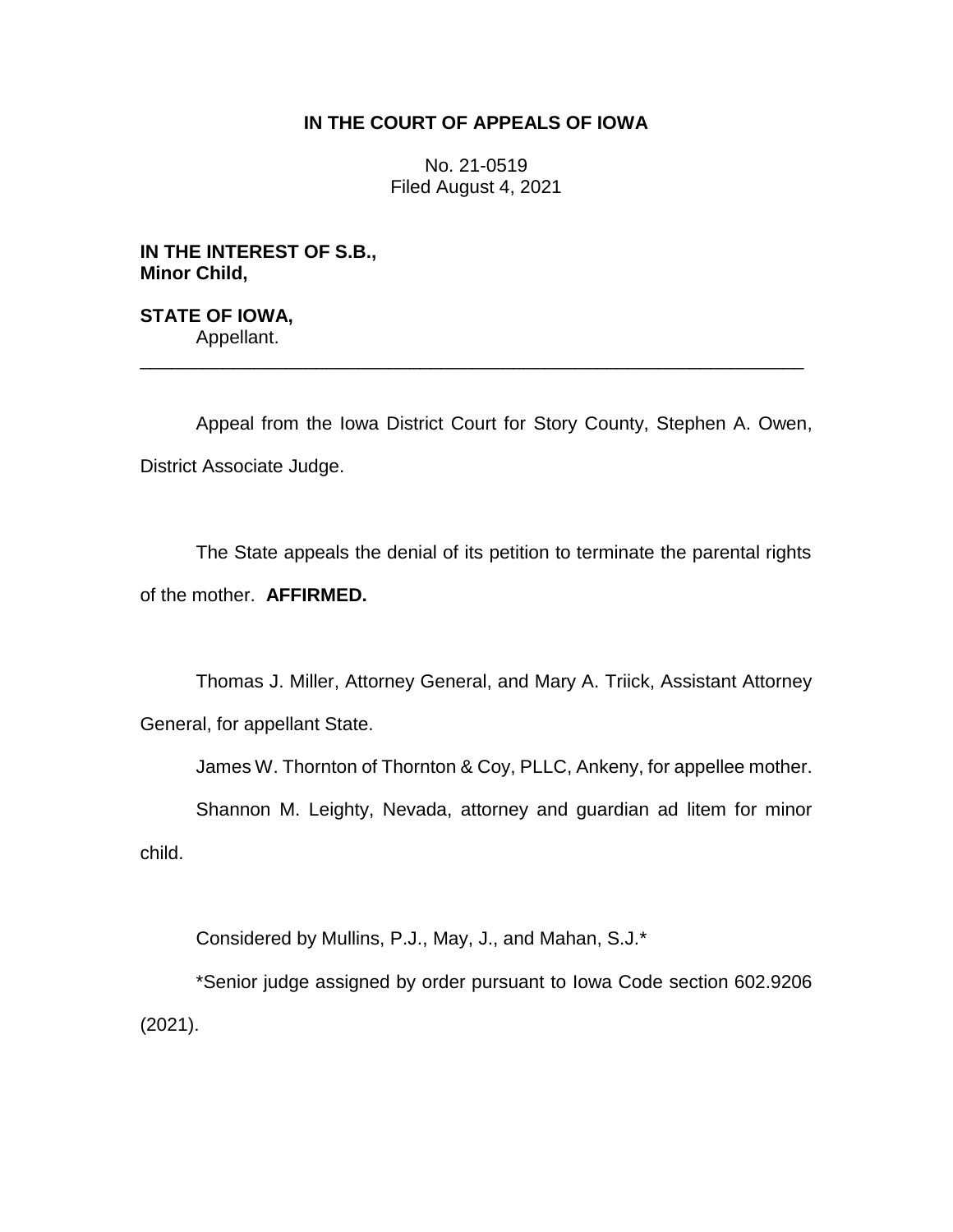## **MAHAN, Senior Judge.**

 $\overline{a}$ 

The State appeals a juvenile court order denying its petition to terminate the mother's parental rights,<sup>1</sup> challenging the court's finding that termination was not in the child's best interests. Upon our review, we affirm.

## *I***.** *Background Facts and Proceedings*

S.B. was born in May 2020. The mother has a history of significant involvement with the department of human services, dating back to 2009. Her parental rights to six of her older children<sup>2</sup> have been terminated primarily due to unresolved concerns regarding "physical abuse [of herself and the children] mostly by her paramours, the health of the children, and minimal parenting ability." The mother is described as "gravitat[ing] toward[] men who are not safe for her and injure her children," "deny[ing] any abuse that occurred," and "put[ting] the wellbeing of [the father] over her children." Over the years, several founded child abuse assessments were completed naming the mother as perpetrator. The father has a similar background.

S.B. was removed from the parents' care days after her birth, due to the parents' "extensive history of child abuse and neglect" and their "unresponsive[ness] to services in the past to assist them in safely caring for children." She was adjudicated in need of assistance and placed in a relative placement,<sup>3</sup> where she has remained.

 $1$  The parental rights of the father were terminated. He does not appeal.

 $2$  The mother also has two other children of whom she does not have custody.

 $3$  S.B.'s care providers have adopted one of S.B.'s full siblings and several halfsiblings.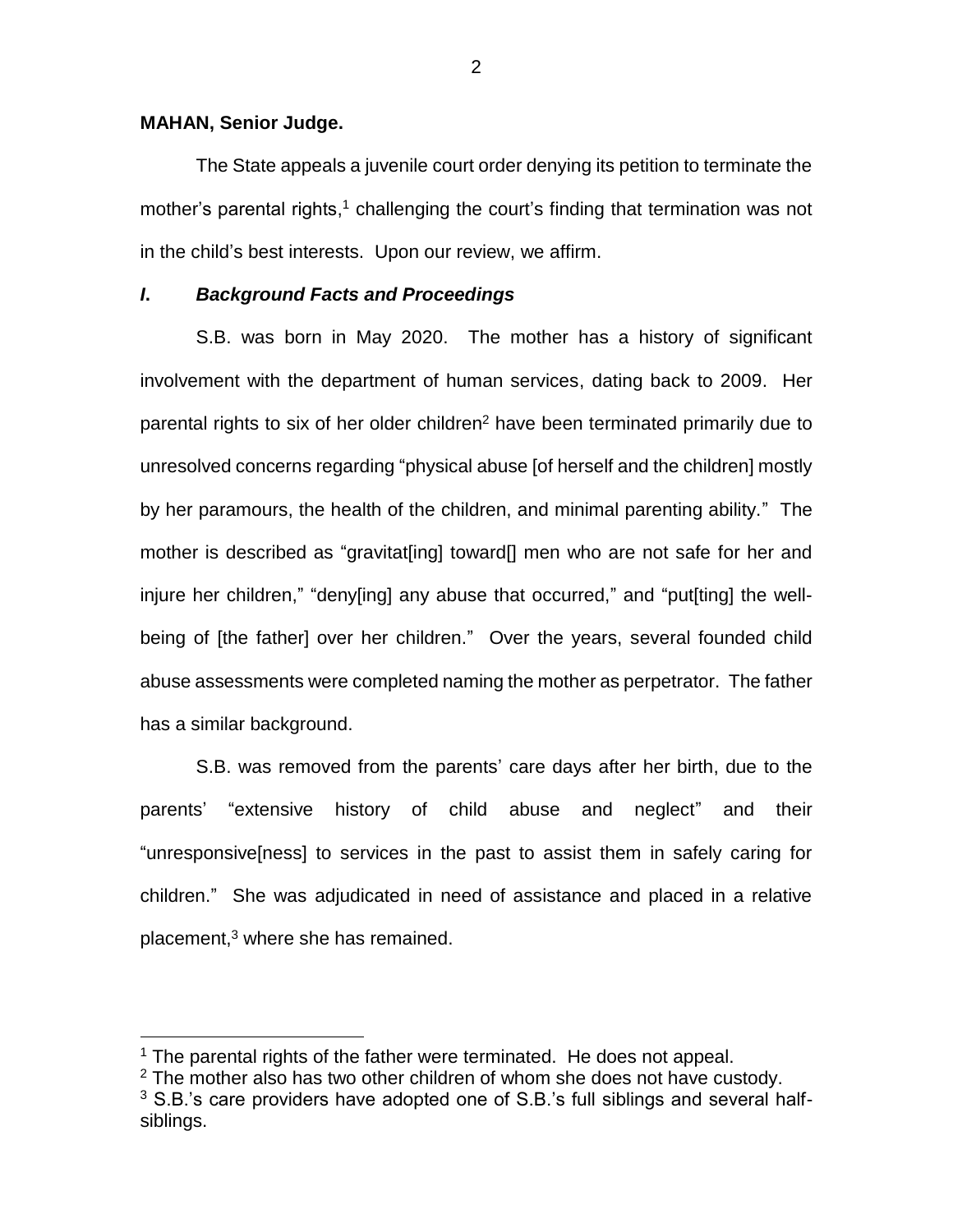The department provided services to the family, with the goal of reunification. In November 2020, the court observed the mother had requested additional services, including more visitation with S.B., and the mother reported that she had secured housing for herself, was "actively seeking employment," and wanted to end her marriage to the father. The court viewed these as positive steps "to focus on her needs and desire to reunify with [S.B]." Yet the court noted its concern that the mother continued to be "resistant to" or "slow to respond to services." The mother completed a parenting and mental-health assessment, which recommended in part that she "not be left unsupervised with [S.B.]" due to her history of "poor choices," intellectual difficulties, and lack of "responsibility" for her actions. Visitation did not progress beyond fully supervised, and the mother did not appear to "recognize visitation as a pathway to establishing a place of importance in [S.B.]'s life."

In February 2021, the State filed a petition to terminate parental rights. The termination hearing was held in March. At that time, the child was ten months old and "happy" in her placement in a pre-adoptive home. The department caseworker testified the primary safety concern was the mother's mental health, specifically, the mother's "dependen[cy] upon the individual she's with" and her inability to "mak[e] good self choices" or protect the children. But the caseworker acknowledged there "d[id] not appear" to be any concerns about physical violence "in this case." The caseworker further agreed the mother had followed through with medication management and mental-health counseling, had completed a parenting program, had a "clean" home, and the department had "not had any concerns of her using illegal drugs."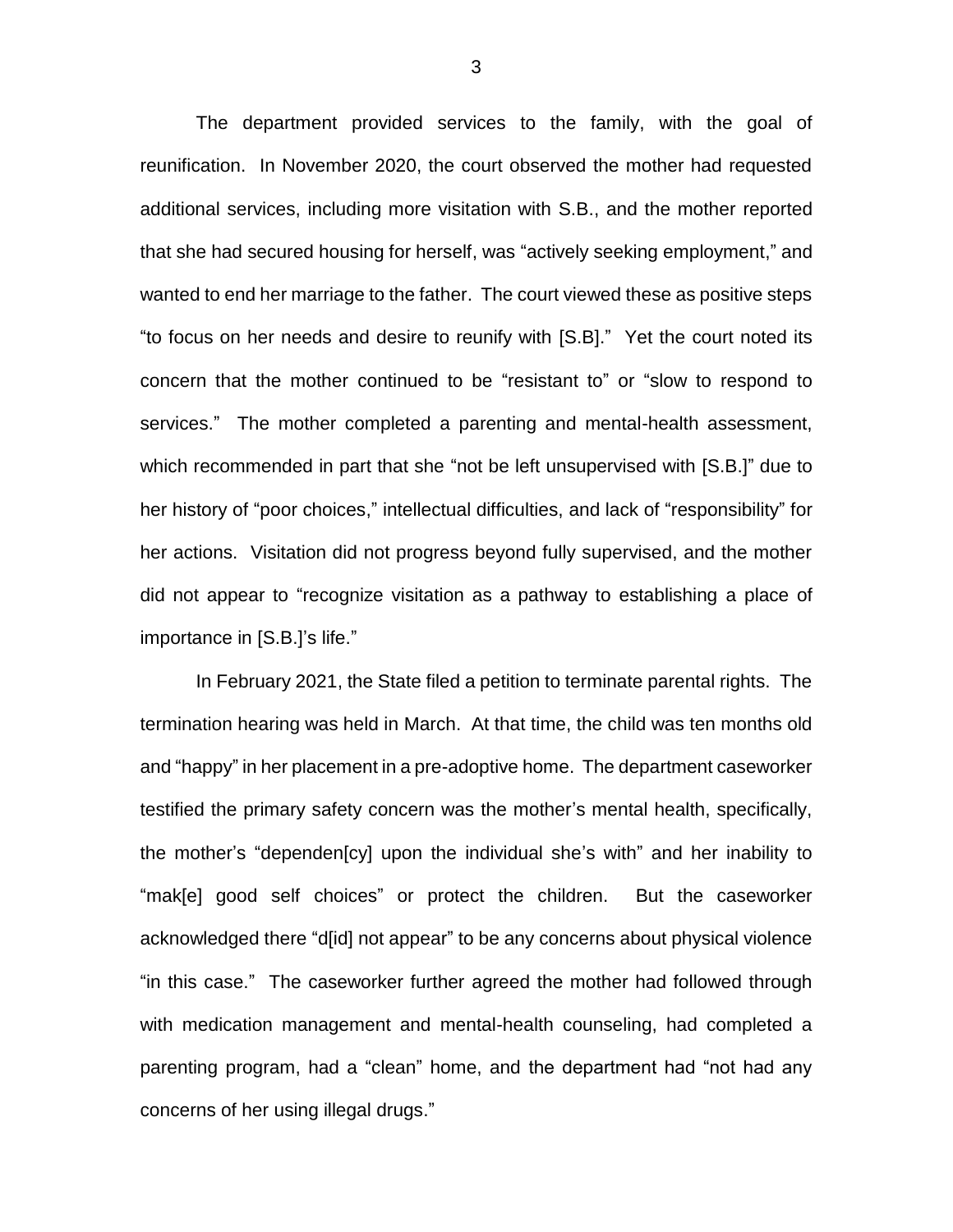The mother requested an additional six months to work toward reunification. She stated this case "is a lot different." The mother believed her relationship with the father had "calmed down" and was "more healthy," and she stated she was in a new relationship that was not violent. She stated she "actually learned a lot" of parenting skills from the parenting program, which she tried to implement during visits; she attended the child's medical appointments; and she had stable housing. Although "torn," the guardian ad litem ultimately recommended granting the mother's request for six additional months.

Following the termination hearing, the court entered its order terminating the father's parental rights but declining to terminate the mother's parental rights. The State appealed the court's denial of its petition to terminate the parental rights of the mother.

#### *II***.** *Standard of Review*

Appellate review of termination-of-parental-rights proceedings is de novo. *In re L*.*T*., 924 N.W.2d 521, 526 (Iowa 2019). Our primary consideration is the best interests of the child, *In re J*.*E*., 723 N.W.2d 793, 798 (Iowa 2006), the defining elements of which are the child's safety and need for a permanent home. *In re H*.*S*., 805 N.W.2d 737, 748 (Iowa 2011).

## *III***.** *Discussion*

The juvenile court concluded S.B. could not be safely returned to the mother and the grounds for termination were established pursuant to Iowa Code section 232.116(1)(h) (2021). However, the court determined termination would not be in the child's best interests. *See* Iowa Code § 232.116(2) (requiring the court to "give primary consideration to the child's safety, to the best placement for furthering the

4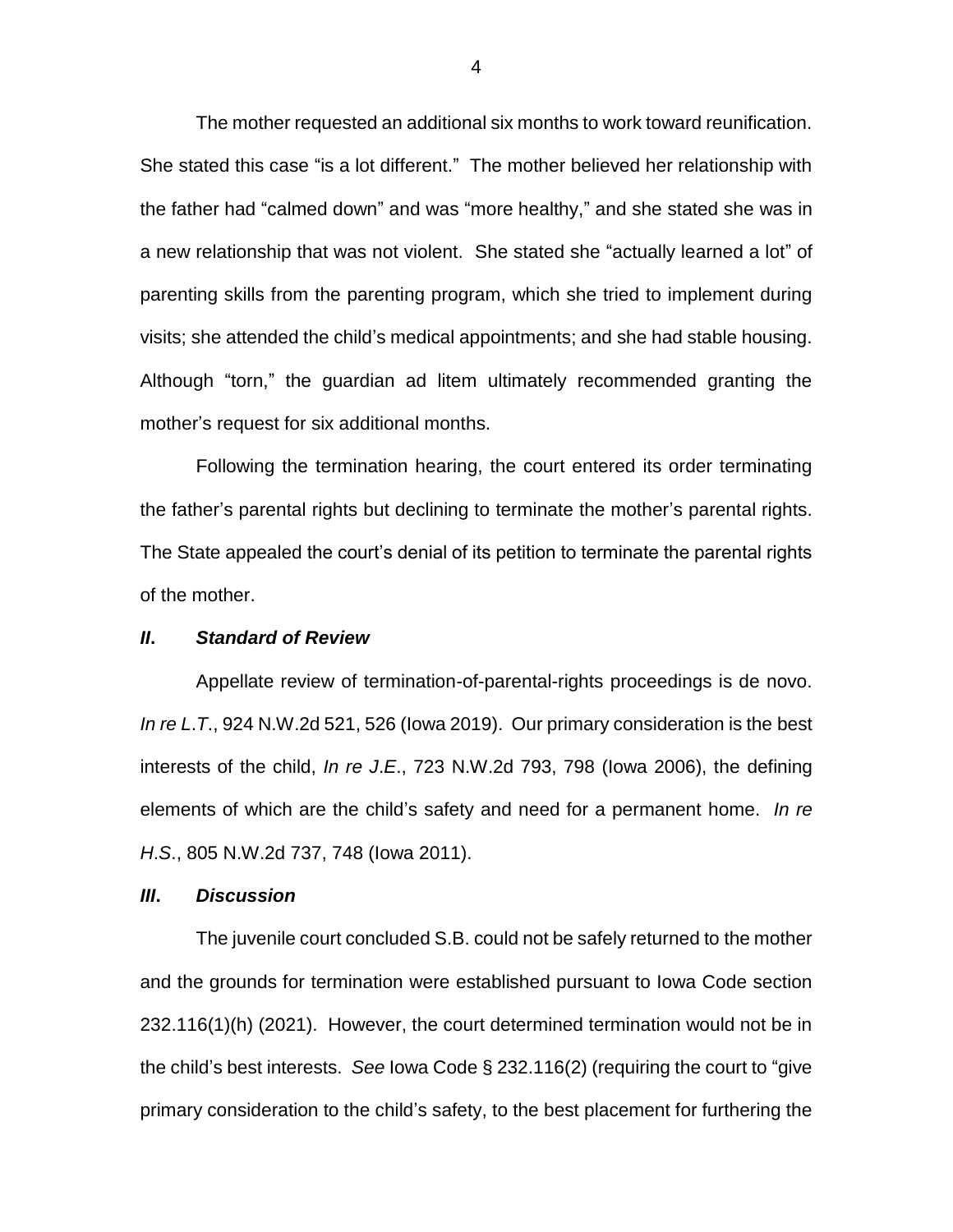long-term nurturing and growth of the child, and to the physical, mental, and emotional condition and needs of the child" when determining whether to terminate the rights of a parent).

In seeking out those best interests, we look to the child's long-range as well as immediate interests. This requires considering what the future holds for the child if returned to the parents. When making this decision, we look to the parents' past performance because it may indicate the quality of care the parent is capable of providing in the future.

#### *In re J*.*E*., 723 N.W.2d 793, 798 (Iowa 2006).

Here, as the juvenile court noted, looking to the mother's past performance, she "has had her parental rights terminated to six children, mostly due to taking up with boyfriends who abuse her children, her inability to maintain her children's health, and her poor parenting skills." And all of the parents' children had "been removed due to their failure to respond to prior [child-in-need-of-assistance] services." However, the court opined that, contrary to the numerous prior occasions the mother had "been before the court," this was "the first time" the court noticed a "change" in her demeanor, including that she was "fully engaged." The court noted the mother "sought assistance in understanding service recommendations," including recommendations from the parenting evaluation that "had not been considered previously" but that the mother took "quite seriously." The department caseworker agreed the mother had been meeting the department's expectations and she was engaging in new recommendations from the parenting evaluation. The juvenile court found:

The court finds it is not in [S.B.]'s best interests to terminate her mother's parental rights. [The mother] has ended her toxic relationship to [the father] and is living apart from him for the first time in a long time. She has not allowed [S.B.] to be exposed to [the